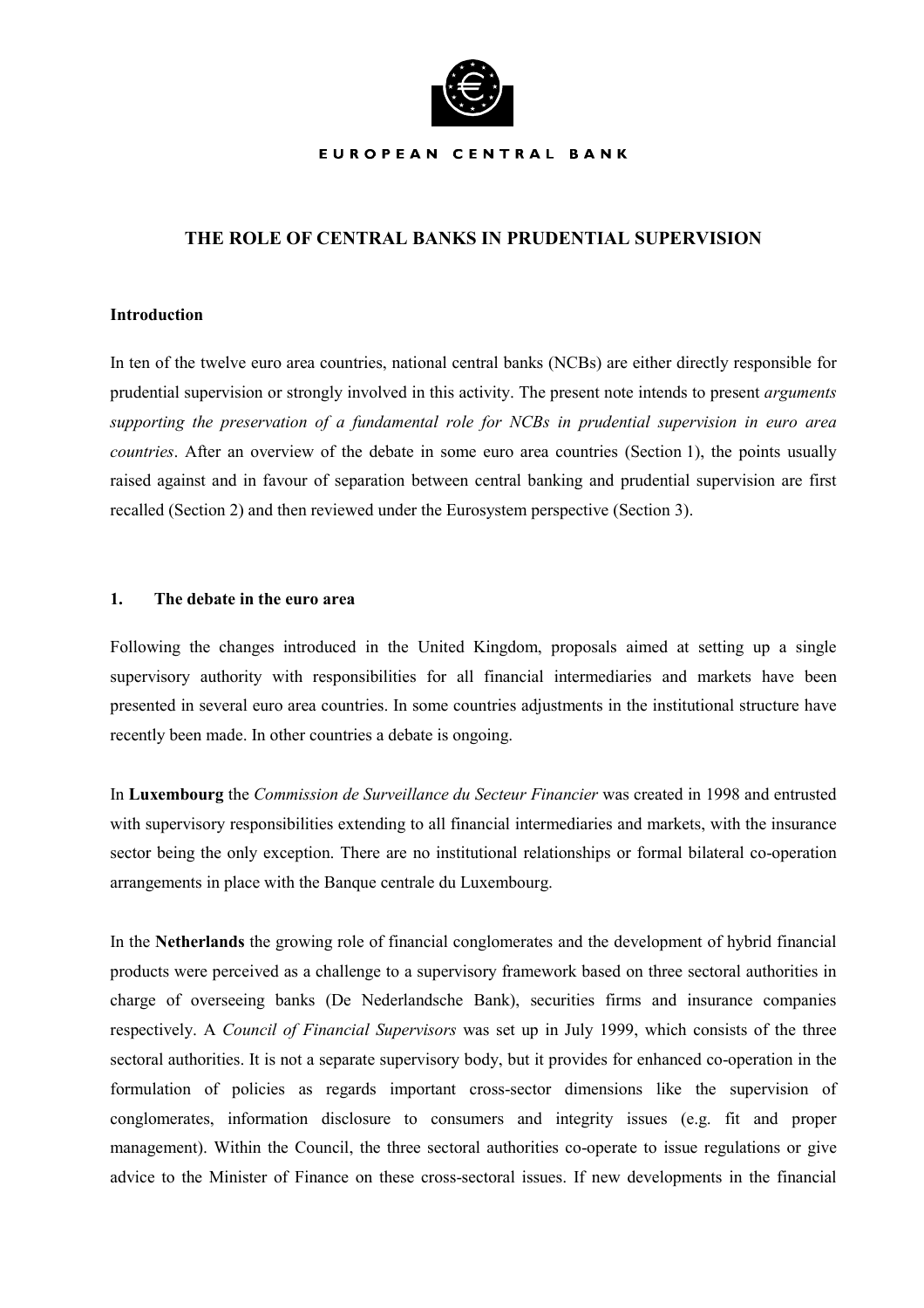sector require a cross-sectoral approach, the Council of Financial Supervisors will also deal with these issues.

Mainly due to the growing role of financial conglomerates and the need to reach similar policies and practices on other matters of common interest in **Portugal**, the *National Council of Financial Supervisors* (NCFS) was set up in September 2000. Its legal framework does not introduce any amendment to the competencies of the sectoral supervisory authorities – the Banco de Portugal, the Securities Exchange Commission and the Portuguese Insurance Institute. The NCFS is intended to provide for a more regular exchange of information and enhanced co-ordination among the sectoral authorities; it is also entrusted with the task of promoting supervisory rules and practices concerning financial conglomerates, preparing draft regulations on cross-sectoral issues and proposing co-operation mechanisms with foreign regulators and organisations. The Governor of the Banco de Portugal chairs the NCFS, given the role the NCB plays in the field of the stability of the financial system.

Recently the debate on supervisory structures has accelerated in **Germany**, where the Minister of Finance has announced a reform that would create a single federal agency for the supervision of the banking, securities and insurance sectors. Even though the plan has been accompanied by a call for extensive cooperation between the new single authority and the Deutsche Bundesbank, the effects on the involvement of the latter in prudential supervision are still unclear. The Deutsche Bundesbank has put forward arguments for a greater role in prudential supervision, supporting also a full integration of banking supervision into the NCB. Such integration would, however, necessitate a more efficient and streamlined organisational and decision-making structure within the Deutsche Bundesbank.

A move in the opposite direction, namely one of reinforcing the supervisory role of the NCB, has recently been made in **Belgium**, where the Minister of Finance unveiled a proposal to integrate the Banking and Finance Commission (CBF) in the National Bank of Belgium. The CBF would remain a separate legal entity, but the two decision-making bodies would partially overlap and human and other resources would be pooled (in particular, research, international activities and macro-prudential analysis could be merged). This institutional closeness would lead to a situation tending towards the French model, although the Governor of the National Bank of Belgium would not be the Chairman of the CBF.

In **Ireland** the "Implementation Advisory Group on the establishment of a Single Regulatory Authority" published a report in 1999 that argued for the adoption of UK-like arrangements. The creation of a new authority with responsibilities over the whole financial sector and the removal of any direct supervisory tasks from the Central Bank of Ireland were envisaged in the document. After a long debate, a Government decision was recently taken on the matter, whereby a Single Financial Regulator will be setup within a re-structured Central Bank of Ireland and will include a remit for both prudential supervision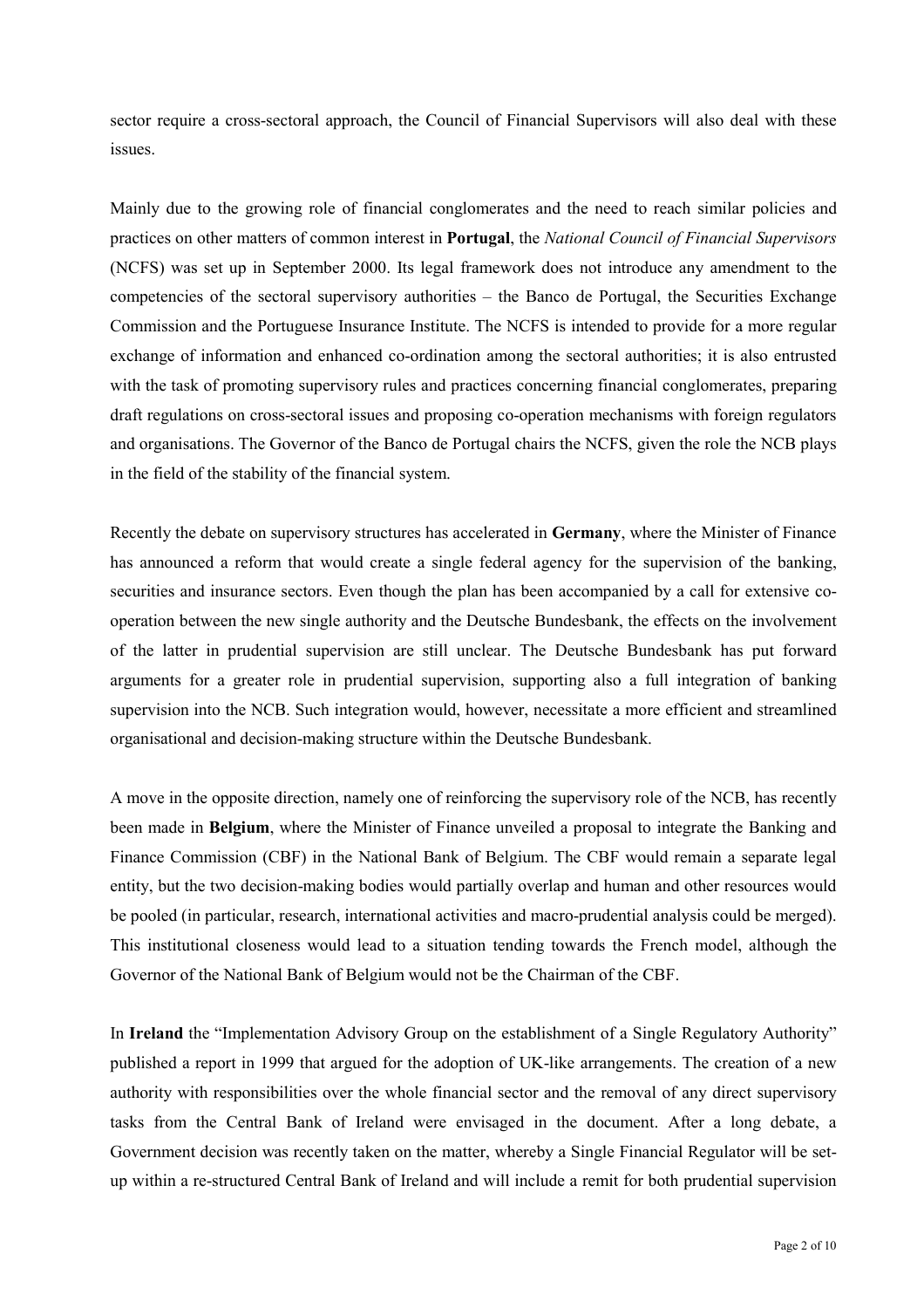and consumer protection issues. Legislation to give effect to this Government decision will be introduced in due course.

In **Finland** proposals to create a single agency with supervisory responsibilities over all financial institutions and markets have been put forward. A more in-depth analysis has been mandated to an ad hoc committee which is expected to submit its conclusions for consideration by the Government after the summer.

In **Austria** the Minister of Finance informed the Council of Ministers in January 2001 of his plans to establish a new independent supervisory authority outside the NCB which is to be in charge of all financial institutions. A proposal is expected to be forwarded to Parliament by mid April 2001. There does not seem to be a political consensus on the institutional shape of the new authority, in particular on the degree of involvement of the NCB.

## **2. Central banking and prudential supervision: a survey of the issues**

Supervisory functions entail an array of tasks, which can be grouped into three classes: (i) *investor protection activities*, which are focused mainly on the issuance and enforcement of rules on the conduct of business and the disclosure of information; (ii) *micro-prudential supervision*, which includes all on and off-site surveillance of the safety and soundness of individual institutions, aiming  $-$  in particular  $-$  at the protection of depositors and other retail creditors; and (iii) *macro-prudential analysis*, which encompasses all activities aimed at monitoring the exposure to systemic risk and at identifying potential threats to stability arising from macroeconomic or financial market developments, and from market infrastructures. While the third type of task is performed, in some way, by all central banks, the activities relating to investor protection, especially in the securities markets, are very rarely included in their mandate. For separate supervisory agencies, the opposite is generally true, i.e. a strong emphasis on investor protection is usually coupled with a minor role in the monitoring of systemic risk. The critical issue when discussing the most efficient institutional framework is the performance of micro-prudential supervision, which most NCBs tend to view as being strictly linked to systemic concerns and which separate agencies interpret as being geared to protect depositors and investors.

# *2.1 Arguments in favour of combining*

Arguments in favour of combining prudential supervision with central banking can be grouped into three basic categories: (1) *information-related synergies between supervision and core central banking functions*; (2) *focus on systemic risk*; and (3) *independence and technical expertise*.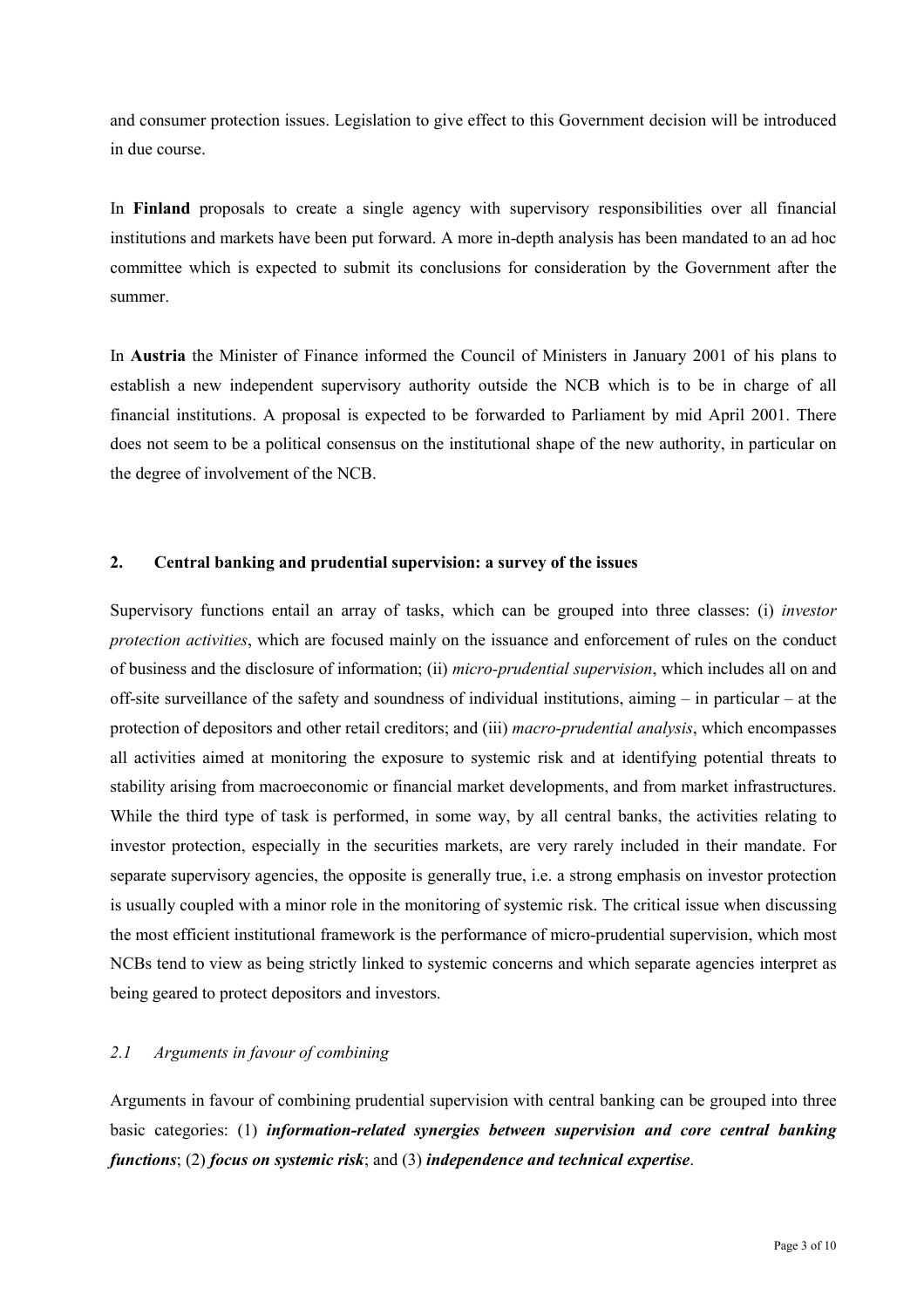The **argument of information-related synergies** stresses the importance that the confidential information collected for supervisory purposes may have in the oversight of payment systems and in the "safe proofing" of other market infrastructures, which are essential for the smooth conduct of monetary policy. Central bank access to prudential information, especially on systemically relevant intermediaries, is essential also for the conduct of macro-prudential monitoring. Some analyses for the United States provide some empirical support for the idea that micro-prudential information allows more accurate estimates of economic activity and inflationary pressures to be achieved, thereby favouring the choice of a more appropriate stance for monetary policy. Furthermore, should there be a crisis in financial markets, the central bank would be inevitably involved. Supervisory input is crucial for assessing whether an illiquid bank asking for emergency liquidity assistance is solvent, for instance, in order to limit the scope for moral hazard. Of course, it might be argued that the relevant information could be obtained indirectly by the separate supervisory agency. But if this is the case, the ready availability of and ability to interpret relevant information might not be warranted, especially in cases of stress.

The information-related synergies also work the other way round, since a central bank's insight into money and financial market developments and information from payment systems and monetary policy operations are extremely valuable for the performance of supervisory tasks. The Federal Reserve System, for instance, has stressed the importance of the fact that, since the central bank is itself an active player in the market, it naturally interacts with private financial institutions. This is an important source of information. Contacts with major, market-leading intermediaries are useful for producing timely and meaningful information on major trends and sentiments in the financial system, such as developments in market liquidity, and on any concerns market participants might have. This information is complementary to that obtained through the exercise of supervisory functions. Moreover, market participants may have a greater readiness to speak to the central bank acting in this context, since these contacts are outside the scope of the formal supervisory scrutiny.

The **systemic risk argument** relies on the close relationship between prudential controls of individual intermediaries and the assessment of risks for the financial system as a whole. Even in countries where a separation of supervision and central banking has been implemented, as in the United Kingdom, Japan and Canada, the central bank is acknowledged to have an unchallenged responsibility for systemic stability. Central banks' focus on systemic stability puts them in a position to better assess not only the likelihood and the potential impact of macro-shocks or disturbances in domestic and international capital markets, but also the operation of common factors affecting the stability of groups of intermediaries. On the other hand, a separate authority with a mandate more focused on investor protection is more likely to concentrate its attention on the relationship between individual intermediaries and their customers (according to the Financial Services Authority (FSA) in the United Kingdom, these activities account for around 70% of the staffís working time). Furthermore, by putting systemic concerns at the centre of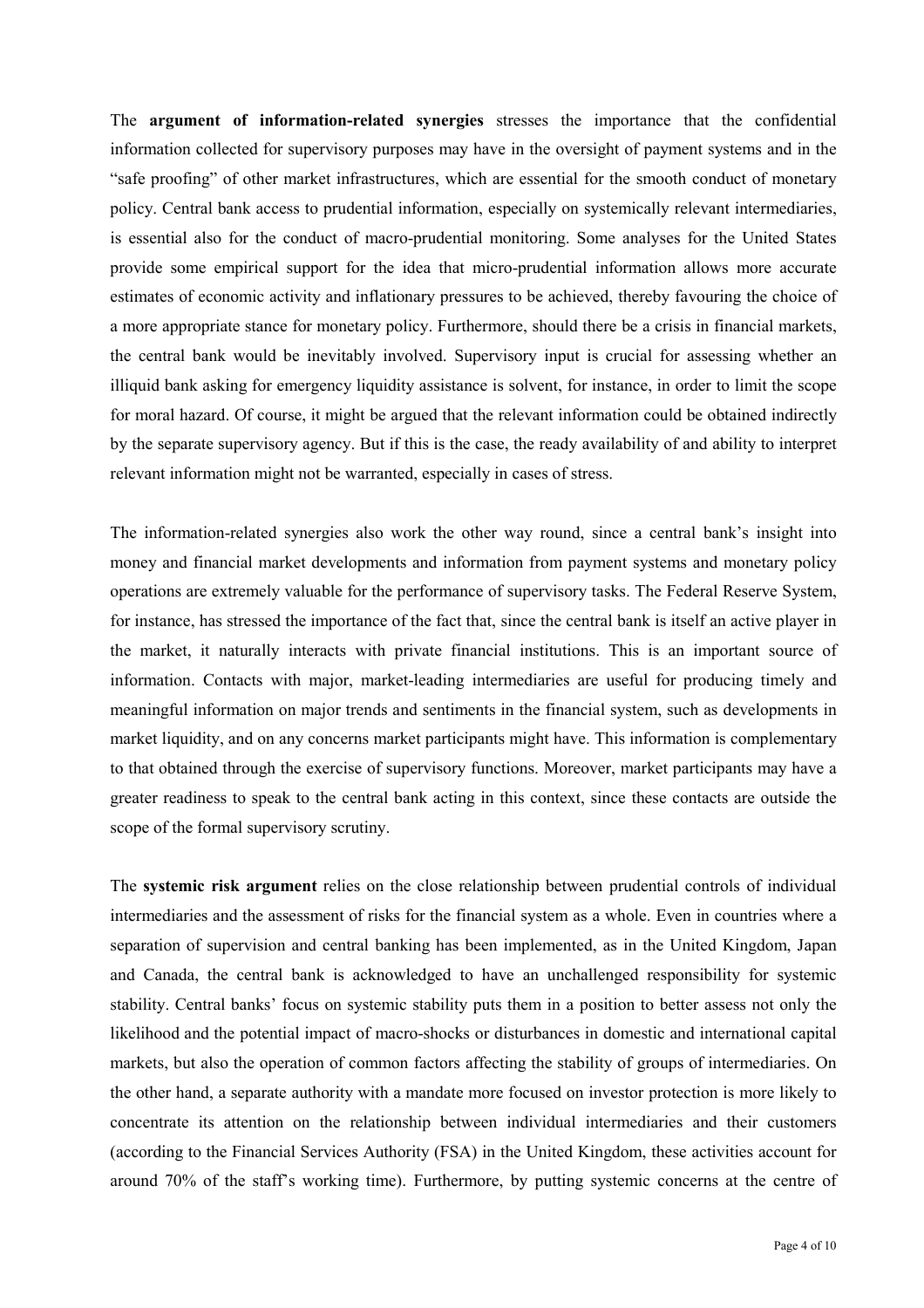analysis, central banks might be less reluctant to let individual intermediaries fail when this is not likely to trigger domino effects, thereby limiting the scope for moral hazard. On the other hand, conflicts may well arise when the micro-prudential functions are exercised jointly with the investor protection activities. For instance, the supervisor might be tempted to depart from its function of a watchdog of the accuracy of the information disclosed by listed companies if this would unveil the real situation of a distressed intermediary, in the hope of gaining time for managing the crisis.

The **independence and expertise argument** highlights the quality of the contribution central banks can make to financial stability. Independence of supervisory authority from political interference is important for effective supervision. This is particularly true in some emerging countries, where so-called "policy" loans" – i.e. loans granted under formal or informal pressure from governmental authorities – are still a reality. More in general, the laws, regulations or acts of the public administration may interfere with the entrepreneurial choices of financial intermediaries. In such cases, when the intermediaries get into trouble because of the wrong incentives they were given, pressure to bail them out might be very high. Central bank independence might shelter supervision from undue external interference, as well from the risk of regulatory capture by the supervised entities. Even though empirical evidence in this field should be interpreted with caution, there is some support for the thesis that crises are more likely to be solved through the use of private money when the central bank is in charge of supervision. The need to endow supervisory authorities with a satisfactory degree of operational independence is also highlighted in the Core Principles for Effective Banking Supervision issued by the Basel Committee on Banking Supervision. Of course, independence should not be interpreted as a lack of accountability, nor does it exclude the role of governments in the case of a crisis when taxpayers' money is involved. An additional argument for combining central banking and prudential supervision is that central banks are generally recognised as sources of excellent research and analysis on the banking and financial system. They have gained a wealth of knowledge on the structure and performance of the domestic financial system over time, which is continually renewed through their active presence in financial markets.

## *2.2 Arguments in favour of separation*

Three arguments are most frequently presented in favour of attributing extensive supervisory powers to a single agency outside the central bank: (1) *the potential for conflicts of interest between supervision and monetary policy, and moral hazard*; (2) *the tendency towards conglomeration and the blurring of the distinctions between financial products and intermediaries*; and (3**)** *the need to avoid an excessive concentration of power in the central bank***.**

The **conflict of interest argument** is based on the possibility that supervisory concern about the fragility of the banking system might lead the central bank to pursue a more accommodating monetary policy than warranted for the pursuance of price stability. The basic argument is that, by maintaining price stability,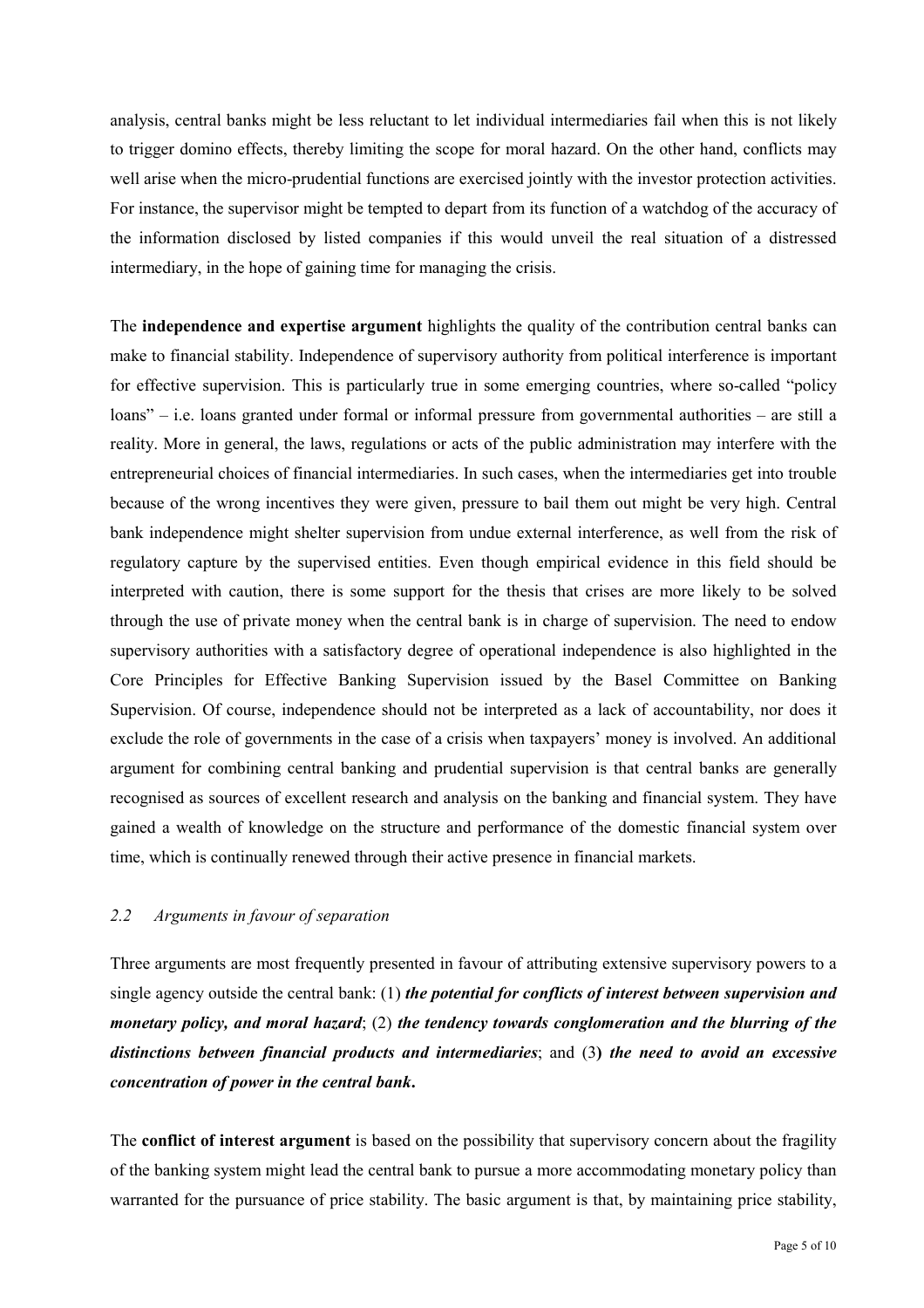the central bank will in fact automatically promote financial stability and should only focus on the objective of price stability. By doing so, it would take account of financial instability only to the extent that the latter is relevant for the prospects of inflation. In the strongest form of this argument, any explicit consideration of financial instability by the central bank would only destabilise the economy because of moral hazard. To support this beneficial narrow mandate to fight inflation, the central bank should not have exclusive or even shared responsibility for supervision. The empirical relevance of the conflict, however, is debatable: a widespread fragility of banks and their counterparts should generally occur in conditions where the risks to price stability are on the downside, so that the conflict is more apparent than real. Furthermore, if a conflict between two policy functions exists, it is not likely to disappear simply by attributing the functions to two separate authorities. As a matter of fact, complex co-ordination structures pooling together the central bank, the supervisory authority and the Minister of Finance are generally in place in those cases, so that co-ordination between the two objectives becomes potentially more burdensome. A different form of conflict can be seen insofar as the conduct of supervision – especially a perceived misconduct in cases of crisis – might prove detrimental to the *reputation* of central banks, thereby jeopardising their credibility as a monetary authority as well.

The related **moral hazard argument** in favour of separation is linked to the role of central banks in crisis management stemming from their supervisory responsibilities. This is said to create the moral hazard of excessive risk-taking by the supervised entities, since the central bank would come to the rescue of the banks via emergency liquidity assistance (or by manipulating interest rates), possibly also seeking to cover up a failure in the supervisory function. The argument can be mitigated by recognising that emergency liquidity assistance is preferably extended against adequate collateral and subject to a fair (even a penalty) interest rate. In addition, a potentially more important source of moral hazard is related to the way winding-down and liquidation measures are carried out, which are not usually under the responsibility of central banks. Nevertheless, the importance of moral hazard may sometimes be overstated in general, since managers and shareholders of defaulting institutions, for instance, can be appropriately penalised.

The **conglomeration argument** has been widely used in the recent debate. It rests on the evidence that closer linkages are gradually developing between banks, securities companies, assets managers and insurance companies, while the traditional distinction between different financial contracts is blurring, so that different types of intermediaries actually compete in the same markets. Under these conditions, sectoral supervisors might be less effective in monitoring overall risk exposures in large and complex financial groups, and differences in sectoral rules or practices might alter the "level playing field" between competing intermediaries. Tools for co-ordinating the different sectoral authorities, such as committees, memoranda of understanding, joint board participation and the like, could alleviate the problem and have proven successful in many countries. But the conglomeration argument is often also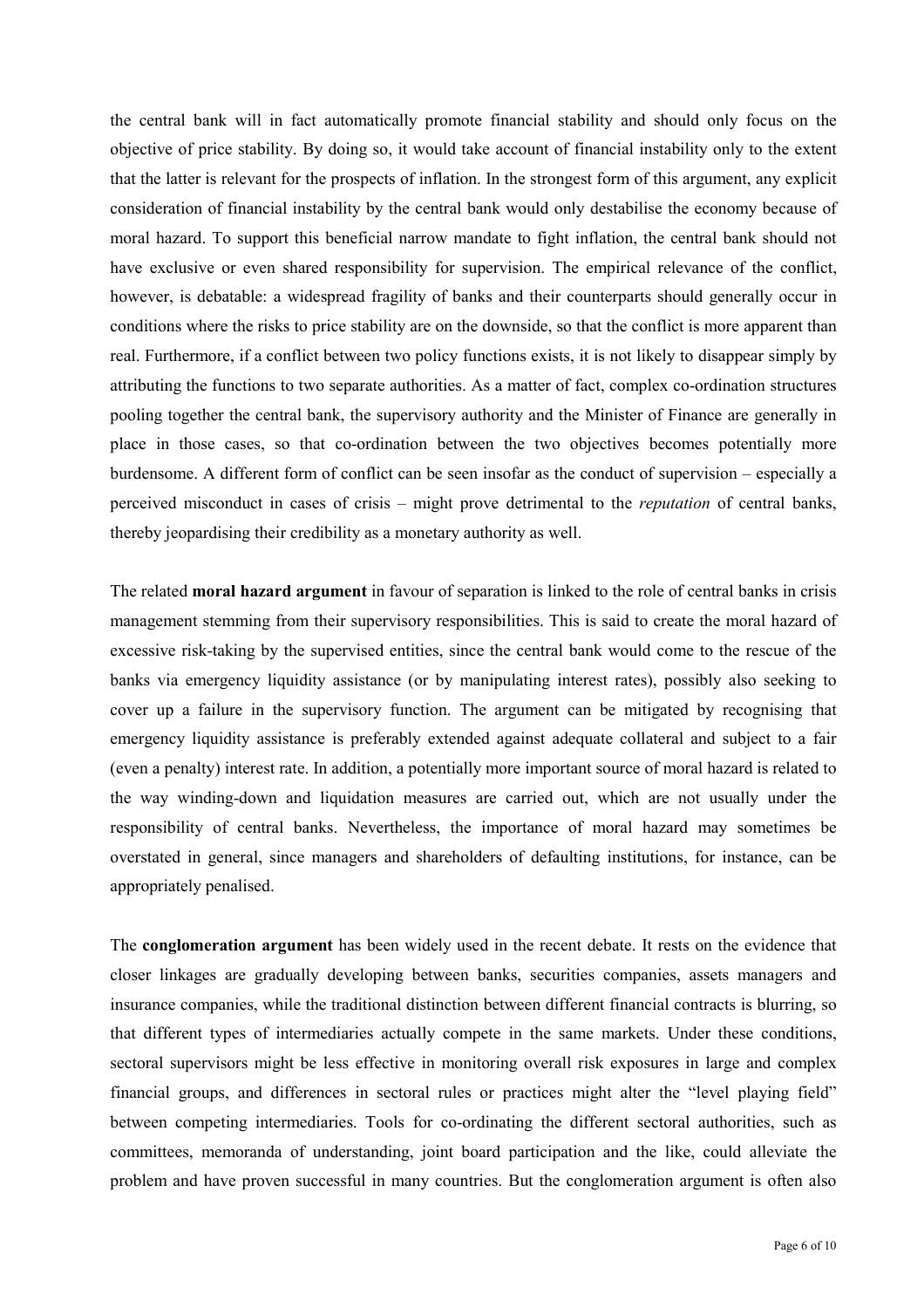related to the goal of achieving more efficient supervisory structures and limiting the burden that regulation imposes upon intermediaries. Financial groups with many lines of business would avoid reporting and paying for the supervision exercised by different authorities, thereby minimising the costs of compliance (and, perhaps, of lobbying) and the risks of conflicting supervisory assessments. It is not surprising, therefore, that the financial industry frequently supports reforms introducing a single supervisory agency. If supervisory responsibilities over the whole financial sector have to be assigned to a single authority, the central bank is not the most obvious candidate. Central banks traditionally play a role in banking supervision, i.e. in the monitoring of counterparties, who are an essential component in the transmission of monetary policy. However, their "natural jurisdiction" seldom encompasses securities firms, and almost never insurance companies.

The **concentration of power argument** is strictly linked to the previous ones. Attributing to an independent central bank regulatory and supervisory tasks, especially if extended to the whole financial sector, might be considered detrimental to the system of "checks and balances" on which democracies rely in order to avoid potential abuse in the performance of public functions.

## *2.3 Overall assessment*

While there is no agreed framework for weighting these pros and cons and for achieving uncontroversial conclusions, experience has shown that the costly procedure of undertaking institutional changes in the supervisory structure has usually been a response to signals of a malfunctioning of prevailing arrangements. Thus far, the operational experience, not only in the euro area but also in the United States, indicates that central banks are carrying out supervisory tasks in an effective way. At the same time, little experience has thus far been gained with the performance of the FSA-type single agency model.

### **3. The Eurosystem perspective**

When the institutional framework brought about by the introduction of the euro is considered*, the balance of the arguments changes considerably***.** Arguments in favour of a separation of prudential supervision and central banking lose most of their force, while those in favour of combining become even more prominent. In particular, *an institutional framework in which the Eurosystemís responsibilities for monetary policy in the euro area are coupled with extensive supervisory responsibilities of NCBs in domestic markets, and with reinforced co-operation at an area-wide level, would seem appropriate to tackle the changes triggered by the introduction of the euro*.

**Systemic focus is increasingly relevant**. Economic and Monetary Union (EMU) has changed the nature and scope of systemic risk. The amalgamation of infrastructures for large-value payments and the restructuring of interbank activities have already altered the traditional channels for contagion at the liquid end of the market.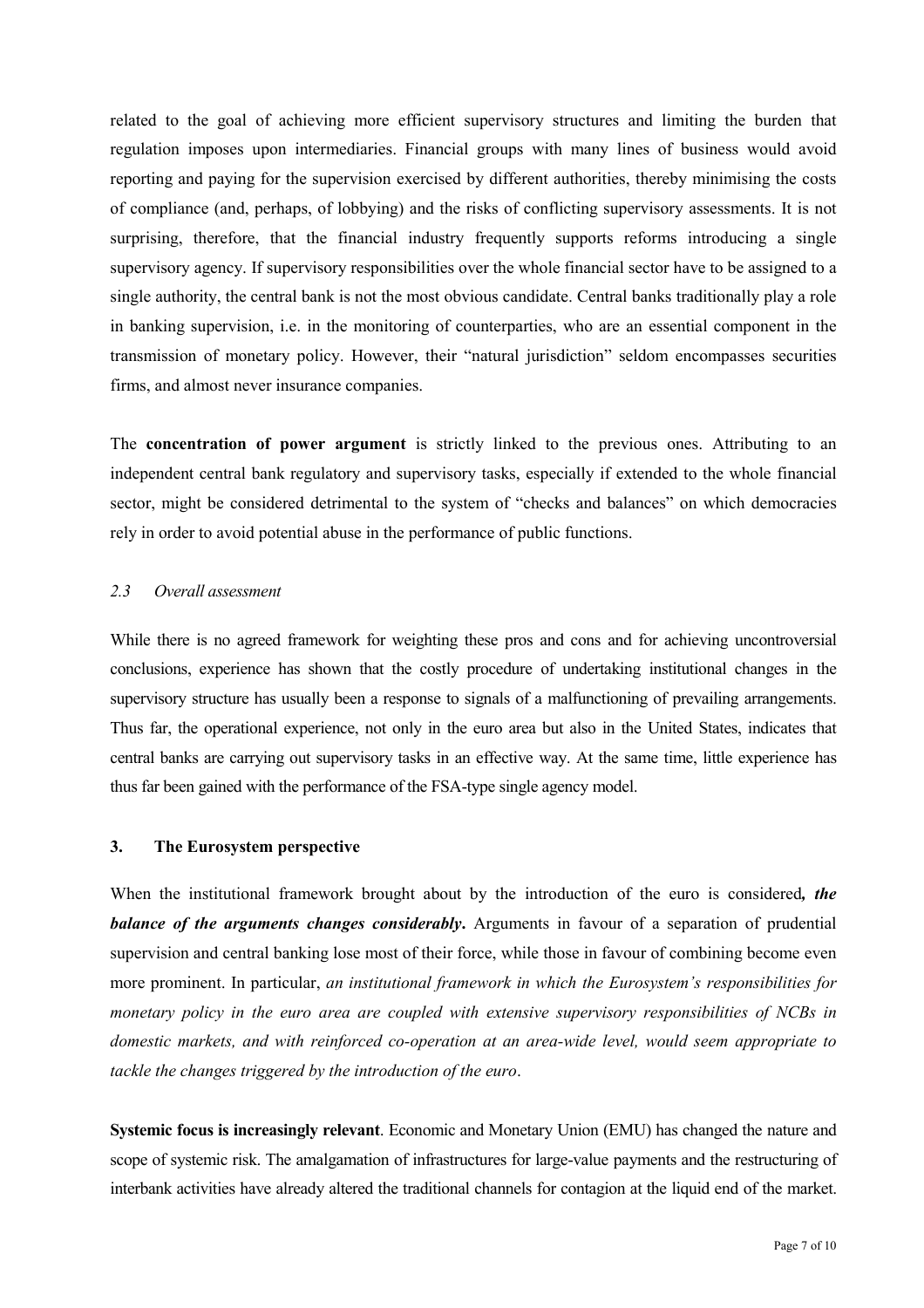The reorganisation of major banking and financial groups and their growing involvement in increasingly integrated European securities markets are also affecting the likelihood that disturbances originating or channelled through capital markets will expand beyond national borders. NCBs may benefit from their traditional focus on systemic risk and, especially, from the knowledge of area-wide developments in money and securities markets and in market infrastructures that they acquire as components of the Eurosystem. This provides the NCBs with a comparative advantage in monitoring the risks incurred by individual institutions and, especially, the correlation among their risk profiles. The composite nature of the NCBs, which are components of an EU organisation and, simultaneously, a national institution, might be an asset when crossborder or area-wide issues are to be tackled in the pursuance of non-Eurosystem tasks. National non-central bank agencies have an exclusively domestic mandate and are generally characterised by strong formal or informal connections with the Ministry of Finance. In the case of problems they would tend to attach relatively minor weight to cross-border effects and favour co-ordination only with the national government. NCBs, which have also been assigned an EU mandate, will be more likely to couple the necessary co-operation with national authorities with a network of contacts within the Eurosystem, thereby providing for more co-ordinated answers to systemic disturbances with cross-border spillovers.

**Conflicts of interests and concentration of power are not a real concern.** The introduction of the euro has implied an institutional separation of monetary jurisdiction (the euro area) and supervisory jurisdiction (domestic institutions and markets). Hence, the NCBs no longer have any independent control over money creation. Their extensive involvement in prudential supervision, therefore, would not be source of any major conflict with monetary policy functions, since the relevant decision-making bodies for the two sets of functions do not coincide anymore. The same line of reasoning also deprives the concern about an excessive concentration of power of most of its content, since monetary policy decisions are outside the exclusive control of NCBs and reside with the Eurosystem. In some debates at the national level, however, the peculiar institutional nature of the NCBs as independent entities and components of the Eurosystem seems to be perceived as an obstacle to their accountability towards national bodies. But there is no good reason why NCBs should not, in the discharge of their supervisory duties, be fully and transparently accountable to the relevant national authorities, including Parliament, in particular.

**Conglomeration arguments need to be restated.** The trend towards conglomeration and cross-sector competition is admittedly the strongest argument in favour of a single supervisory agency. However, if correctly addressed, even this point would point towards the need for a fundamental involvement of the NCBs in prudential supervision.

First, the trend towards conglomeration increases the complexity of monitoring large and complex multinational institutions. This creates a direct concern in the field of NCB responsibilities, since large and complex groups are likely to create systemic concerns. Unlike an NCB, a separate supervisory agency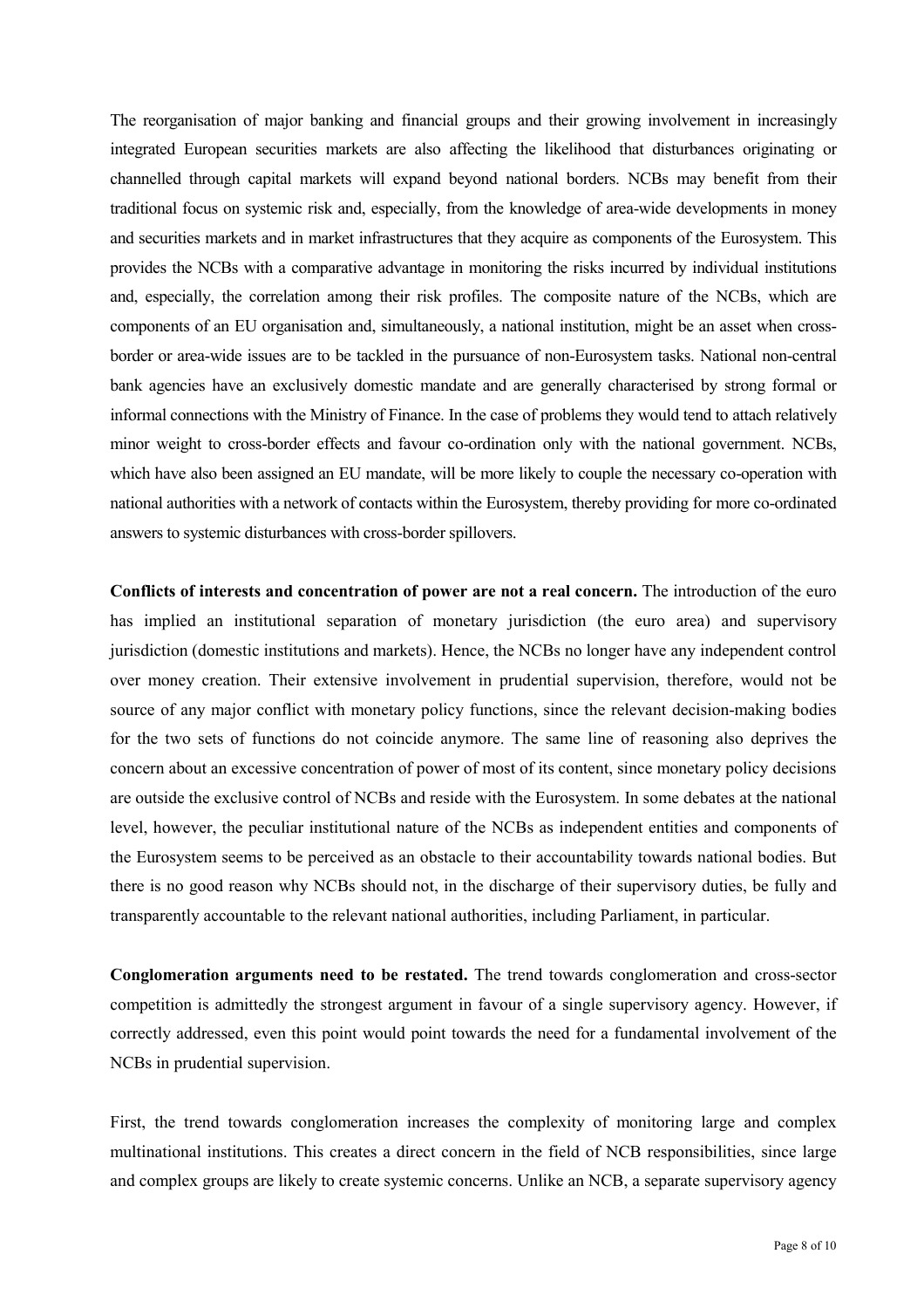would most likely not be in a position to assess quickly and effectively the potential for a systemic crisis, since its predominant micro-focus does not allow an evaluation of the consequences through payment and settlement systems or, as in the case of the Long-Term Capital Management (LTCM) fund, the effect that an unwinding of positions might have on asset prices and, subsequently, on the soundness of other financial institutions. It is not without reason that the newly issued US regulation on financial holding companies has put them under the direct responsibility of the Federal Reserve System. When attention is correctly focused on systemic concern, it is clear that a euro area perspective becomes all the more relevant, since the behaviour of such large and complex financial groups is likely to affect money and capital markets, as well as payment and settlement systems, well beyond domestic borders. Hence, the arguments for a strong involvement of the NCBs in their monitoring apply.

Second, the blurring of frontiers between financial intermediaries poses "level playing field" concerns. However, this frequently raised issue now appears far less relevant in the supervisory debate. The new capital adequacy framework, which is to be released by the Basel Committee on Banking Supervision, creates a regime which is more sensitive to the risks incurred by individual intermediaries. The principle that intermediaries should not fulfil the same supervisory requirements if they have different risk profiles, if it is also applied to other financial intermediaries, would significantly alleviate level playing field concerns.

Third, conglomeration also raises the question of giving similar protection to investors receiving equivalent services from different types of institutions or from institutions whose complex nature might create scope for conflicts of interests. These implications are definitely less close to traditional central banking activities. A euro area perspective is also much less relevant in this respect, since the EU framework recognises that these concerns remain of far greater relevance to the "host country", at least as far as retail investors are concerned. Therefore, if deemed necessary, institutional solutions might be devised which attribute the responsibility for protecting investors to separate agencies, while acknowledging a major role for NCBs in prudential supervision. In countries where cultural traditions imply a more blurred demarcation between micro-prudential supervision and investor protection, the NCB could in any case be specifically mandated to pursue such objectives.

All these considerations support that, *when viewed from a Eurosystem perspective, the attribution of extensive supervisory responsibilities (i.e., both macro and micro-prudential) to NCBs is likely to prove beneficial*. It would allow the networking of supervisors within the Eurosystem to be exploited, with an improved monitoring of risks to financial stability in the single currency area and a closer co-ordination with central banking functions exercised at the Eurosystem level. The NCBs' involvement might also extend beyond the banking sector, since systemic concerns are more and more related to the presence of large, cross-sectoral organisations. If some of the arguments for separation were still considered to be of some relevance in the national institutional framework, solutions other than the outright attribution of